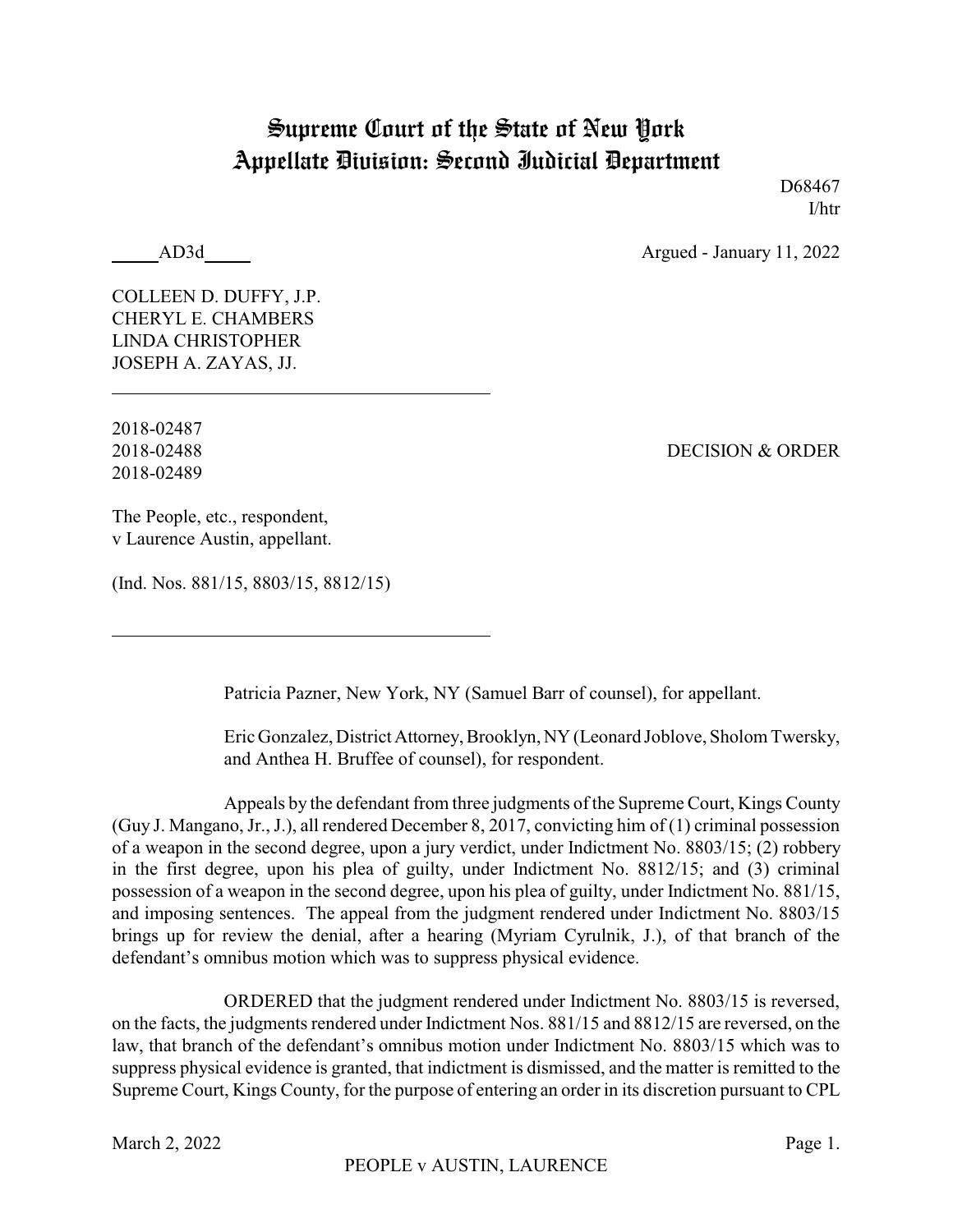160.50 under Indictment No. 8803/15, and to afford the defendant an opportunity to withdraw his pleas of guilty under Indictment Nos. 881/15 and 8812/15.

According to testimony elicited at the suppression hearing conducted with respect to Indictment No. 8803/15, at approximately 7:00 p.m., on August 31, 2015, Police Officers John Ramos and Angel Pimentel pulled over a minivan, after it drove through a red light at an intersection in Brooklyn. Ramos noticed "some writing on the [minivan's] license plate," and suspected that it "might have been forged." Pimentel, for his part, believed that the registration sticker had been "tampered with." The People stipulated at the hearing, however, that the defendant had rented the minivan, and the People did not rely on the supposedly forged license plate or registration sticker in support of their argument that the vehicle was lawfully searched.

Ramos and Pimentel approached the minivan at the same time. Pimentel went to the driver's side, and Ramos to the passenger side. As they approached, both officers noticed, through tinted windows, a passenger moving around near the middle row of seats. Pimentel arrived at the front driver's side window and Ramos arrived at the front passenger side window at the same time; both windows were rolled down.

According to Ramos, at that point, the defendant was sitting in the front passenger seat, and made "small talk with [Ramos]." Pimentel's account differed significantly. He testified that the defendant was seated in the middle of the seat in the minivan's middle row, "mak[ing] a furtive movement." More specifically, Pimentel said, he observed the defendant "place what appeared . . . to be a black firearm inside a bag that was seated in front of him," before the defendant moved into the front passenger seat. Ramos, as mentioned, did not see the alleged concealment. Nor did he see a gun.

Pimentel did not say anything to the men in the car about what he suspected he saw. Instead, he asked the driver, Ramel Thompson, for his license and registration. Pimentel then signaled to Ramos to return to the patrol car. There, Pimentel told Ramos that he "believed that there was a firearm inside [the minivan]"—though, according to Ramos, Pimentel did not say that he had seen the defendant handle the gun or attempt to hide it in a backpack—and they needed to radio for an additional unit to assist them.

Pimentel called for backup. He did not indicate in the radio transmission that he suspected that there was a gun in the minivan they had stopped. According to Ramos, this was because the officers felt that one backup unit would suffice to address the situation, and that the multiple units that would respond to a report of a gun might alarm the defendant and Thompson and escalate the situation.

When two backup officers arrived on the scene approximately one to two minutes after the call, Pimentel "told them [he] felt there was a firearm in [the] vehicle," and they needed to "take the subjects out of [the minivan] and place them in custody." Pimentel instructed the officers that they would remove Thompson from the vehicle first, and then the defendant.

Pimentel and one of the backup officers approached the driver's side of the vehicle,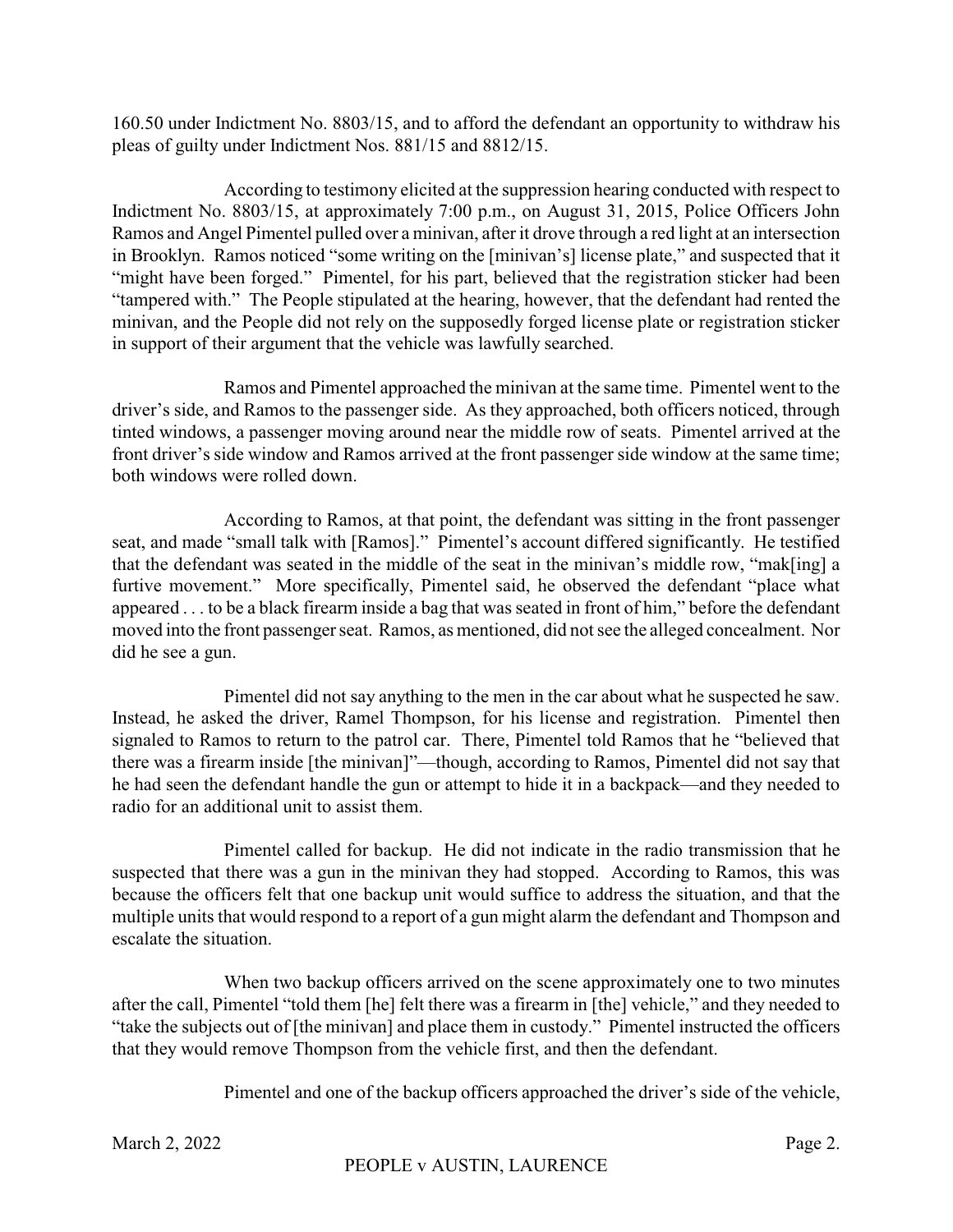while Ramos and the other backup officer went to the passenger side. Thompson refused multiple requests to exit the minivan, so Pimentel sprayed Thompson with pepper spray and then pulled him out of the vehicle. Thompson struggled with the officers outside of the minivan and resisted being handcuffed. The backup officer who was with Ramos went to the driver's side of the minivan to assist. At that point, the defendant fled. Ramos gave chase, but was unable to catch him.

Once Thompson was securely in custody, Pimentel transmitted a radio message that a gun had been recovered, even though he later testified that, at the time he made the radio transmission, he had not yet searched the minivan or otherwise confirmed that what he thought he had seen the defendant conceal in the bag was, in fact, a gun. He admitted that the radio transmission was "[t]echnically" inaccurate.

At approximately 10:00 p.m., Pimentel drove the minivan back to the 67th Precinct station house. There was an open backpack on the floor, in front of the seat in the minivan's middle row. The backpack contained a taser. The taser's black grip resembled the handle of a gun. When Pimentel moved the backpack, he discovered a handgun beneath the front passenger seat.

Later that evening, Ramos prepared a complaint report, under Pimentel's supervision. The report stated that the "perp[']s vehicle had a forged license plate," and that a loaded firearm had been recovered during "a search incident to a lawful arrest."

Since the People had failed to disclose to the defendant, prior to the commencement of the suppression hearing, certain potentially inconsistent statements made by Pimentel, the Supreme Court reopened the hearing several months later. At the reopened hearing, Police Officer John Denora testified that he had responded to the scene of the car stop on August 31, 2015, and had spoken with Pimentel. Denora stated that he included the information he received from Pimentel in a search warrant application. The affidavit that Denora signed stated that he had been informed by Pimentel that, during the car stop, Pimentel had observed the passenger of the minivan "pushing an unknown object under the front passenger seat." At the reopened hearing, however, Denora testified that Pimentel had told him that he had seen the rear passenger of the minivan "making [furtive] movements, bending down . . . underneath the seat," and "putting something into a bag under his legs." Pimentel also testified at the reopened hearing. He denied telling Denora, or any other officer at the scene, that he had seen the defendant push an unknown object under the front passenger seat.

Finding the testimony of Ramos and Pimentel to be credible, the Supreme Court denied that branch of the defendant's motion which was to suppress the evidence recovered from the minivan. Although the defendant emphasized in his posthearing submission that Ramos's and Pimentel's accounts were contradictory as to what the defendant was doing when the officers first approached the front of the minivan, the court did not attempt to resolve the inconsistency. The court did acknowledge, however, that Denora's search warrant affidavit contained information that "was not entirely consistent" with Pimentel's testimony that he saw the defendant handling a gun in the middle row of the minivan. In any event, the court concluded that the minivan had been lawfully stopped for a traffic violation and that Pimentel's observations of what he suspected was a gun justified the search pursuant to the automobile exception to the warrant requirement (*see*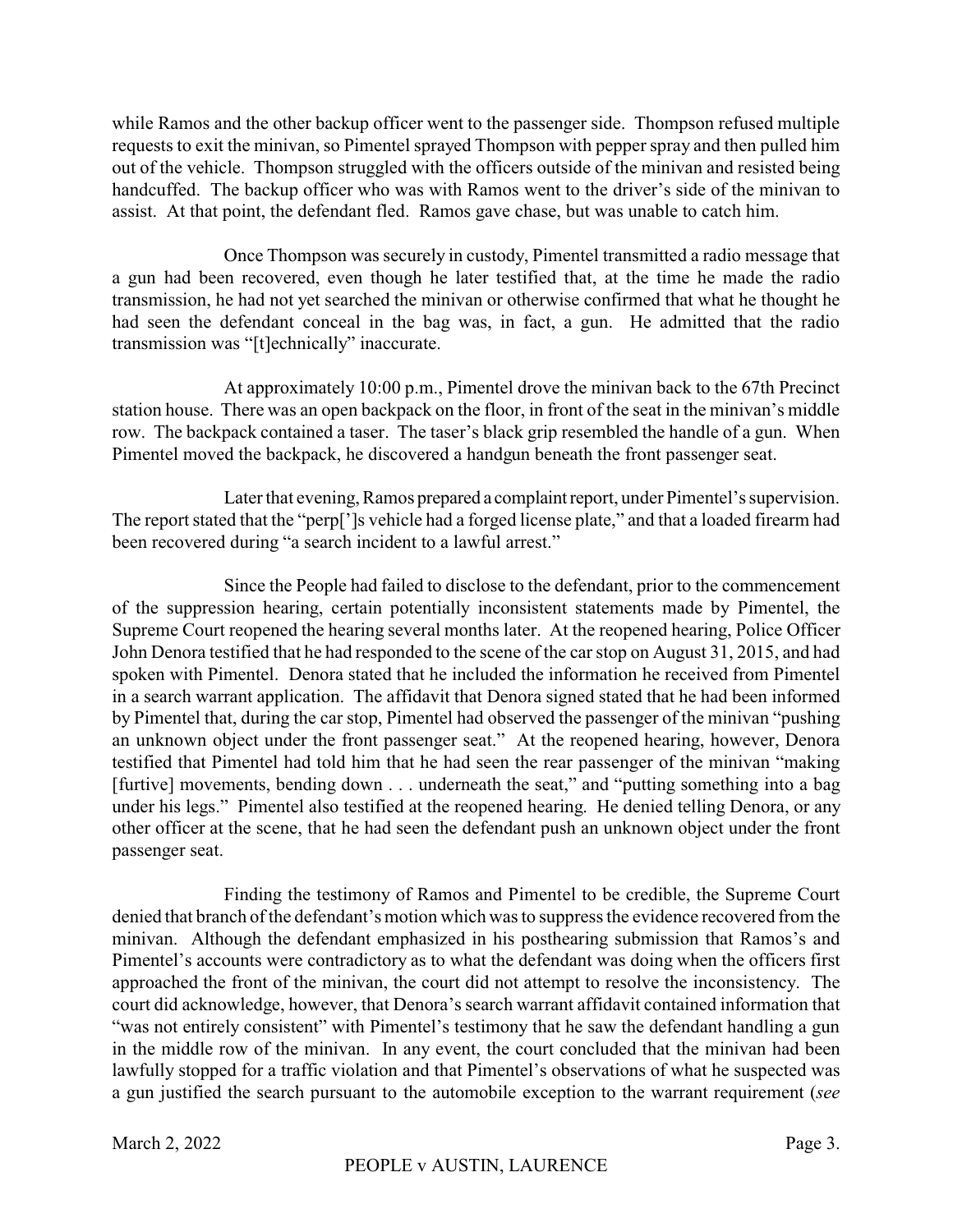*People v Rodriguez*, 221 AD2d 574, 574). In light of this determination, the court did not address the People's alternative contentions for denying suppression.

The defendant was convicted, after a jury trial, of one count of criminal possession of a weapon in the second degree. The jury acquitted him of criminal possession of a weapon in the fourth degree, which charge was predicated on his alleged possession of the taser. After the verdict but prior to sentencing, the defendant resolved two additional pending indictments with pleas of guilty to criminal possession of a weapon in the second degree under Indictment No. 881/15, and robbery in the first degree under Indictment No. 8812/15. The Supreme Court promised the defendant that the 10 year sentences for each of those convictions would run concurrently with each other, and concurrently with the 10 year sentence it intended to impose in connection with his conviction after trial under Indictment No. 8803/15. The promised sentences were imposed in December 2017. The defendant appeals.

On a motion to suppress physical evidence, the People bear the burden of establishing the legality of police conduct in the first instance (*see People v Maiwandi*, 170 AD3d 750, 751). "Implicit in this concept is that the testimony offered by the People in first presenting their case must be credible" (*People v Nelson*, 199 AD3d 708, 709 [internal quotation marks omitted]). Where the credibility of police testimony at a suppression hearing is undermined to such an extent that "it is unclear exactly what happened," the People have not met their initial burden of demonstrating that the police acted lawfully (*People v Lebron*, 184 AD2d 784, 787).

Here, the Supreme Court credited the accounts of both Ramos and Pimentel and concluded that what Pimentel testified that he had observed gave the officers probable cause to search the minivan for a gun (*see People v Galak*, 81 NY2d 463, 467). However, the officers' versions of events sharply conflicted with each other as to where the defendant was sitting in the minivan, and what he was doing, when the officers arrived at the minivan's front windows. According to Ramos, the defendant was sitting in the front passenger seat, while Pimentel claimed that the defendant was sitting in the middle row, and attempting to conceal a gun in a bag at his feet. Ramos, though, did not see a gun, furtive movements, or a bag. It seems improbable that, if the defendant did what Pimentel said he did, Ramos could somehow have failed to notice it.

Ramos's and Pimentel's accounts both could not have been true, since both officers acknowledged that they approached the minivan simultaneously and reached the front seats at the same time. However, the Supreme Court made no attempt to reconcile the conflicting testimony. Even if it had, these sorts of "multiple choice questions are neither desirable nor acceptable, and the factfinder should refuse to select a credible version based upon guesswork" (*People v Rhames*, 196 AD3d 510, 514 [internal quotation marks omitted]). Indeed, even if, contrary to the officers' testimony, Pimentel arrived at the front of the minivan slightly before Ramos, that would not credibly account for the significant differences in the officers' accounts.

Aside from the conflicting testimony, other evidence elicited at the hearing further undermined the believability of Pimentel's account. Perhaps most significantly, the belatedly disclosed search warrant affidavit that Denora signed indicated that he had been informed by Pimentel that Pimentel had seen the defendant "pushing an unknown object," rather than a gun,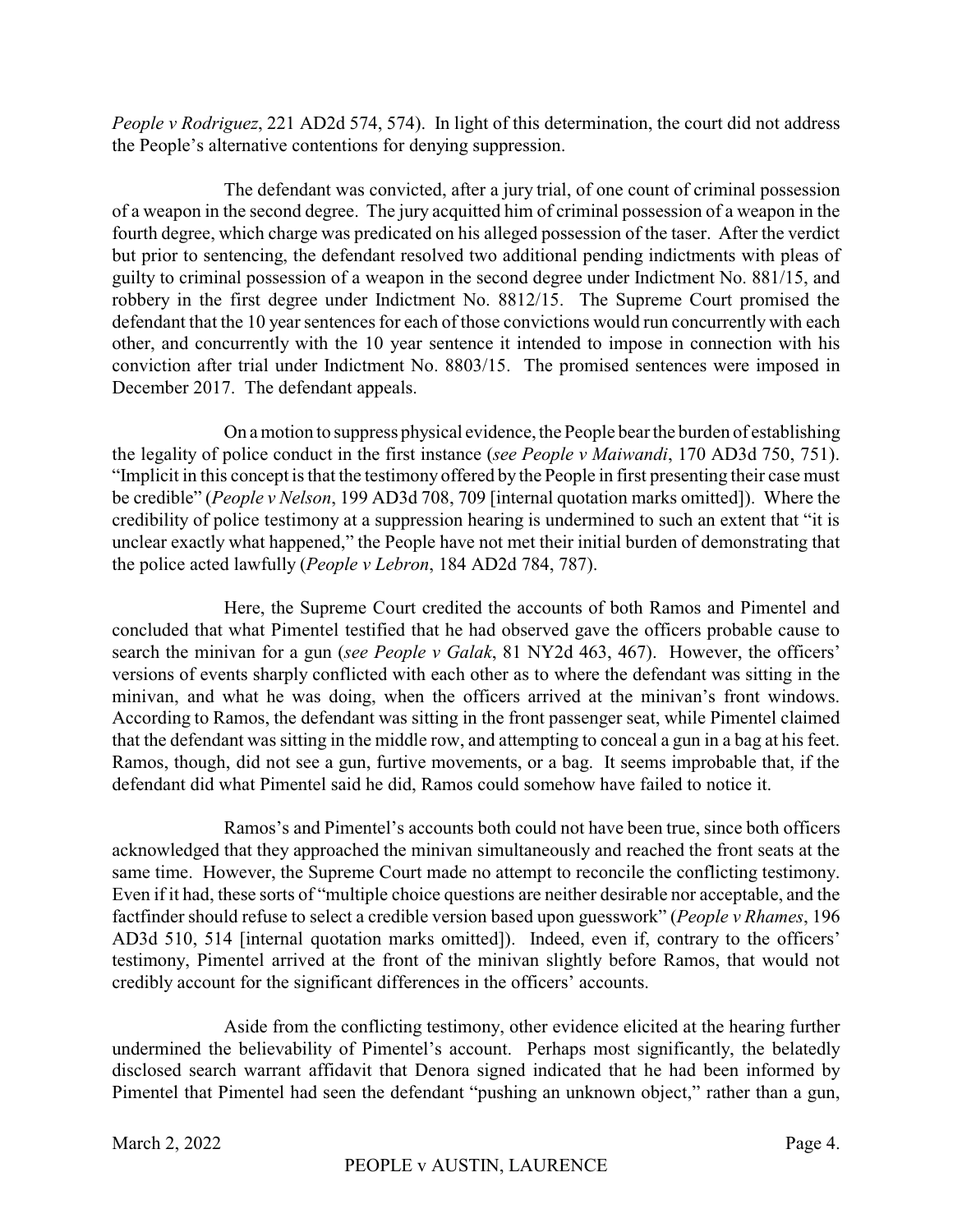under the front passenger seat of the minivan (*see Matter of Robert D.*, 69 AD3d 714, 717). Such evidence strongly suggests that all Pimentel could see was the defendant moving an unidentifiable object just before the defendant moved from the seat in the middle row of the minivan to the front passenger seat.

Not every conflict between information contained in police paperwork and an officer's hearing testimony will cast significant doubt on the officer's credibility (*see e.g. People v Houston*, 177 AD3d 902, 903; *People v Rosa*, 179 AD2d 538, 538). When, however, an officer submits an affidavit in connection with a search warrant application, as Denora did here, it is reasonable to infer that the officer has ensured the accuracy of the information in the affidavit (*cf. Franks v Delaware*, 438 US 154, 171). As discussed, Denora's affidavit contained information that conflicted with Pimentel's hearing testimony on a critical factual point. That inconsistency, then, should have been given substantial weight by the Supreme Court.

Moreover, if Pimentel had in fact seen a gun, it is unlikely he would have waited several hours, until he drove the minivan back to the station house, to confirm as much, as he said he did in his testimony. But that aspect of Pimentel's account was also questionable, since he transmitted a message over the police radio, from the scene of the car stop, that a gun had been "recovered"—well before he returned to the precinct. The complaint report that Ramos offered also cast doubt on the series of events described by Pimentel, since it suggested that the minivan had been searched not because Pimentel had seen a gun, but, rather, incident to an arrest for a forged license plate (*see People v Rhames*, 196 AD3d at 513).

Given these inconsistences, it is impossible to determine "exactly what happened" (*People v Lebron*, 184 AD2d at 787) and what Ramos and Pimentel saw when they approached the minivan, and, consequently, whether the search of the vehicle under the automobile exception was lawful. Therefore, although we ordinarily defer to credibility determinations made by the hearing court (*see People vFrazier*, 140 AD3d 977, 977-978), in the circumstances of this case, we conclude that the branch of the defendant's omnibus motion which was to suppress the handgun should have been granted (*see People v Jones*, 164 AD3d 1363, 1367). We note that, since the Supreme Court did not rule on the People's alternative contentions for denying suppression, we lack the authority to address those contentions (*see People v LaFontaine*, 92 NY2d 470, 474), and the People do not request that the case be remitted to the Supreme Court for further proceedings on those issues (*cf. People v Holmes*, 170 AD3d 532, 533). Without the suppressed evidence, there was insufficient evidence to prove the defendant's guilt of criminal possession of a weapon in the second degree under Indictment No. 8803/15. Since the jury acquitted the defendant of the other count charged in that indictment, that indictment must be dismissed and the matter remitted to the Supreme Court, Kings County, for the purpose of entering an order in its discretion pursuant to CPL 160.50 (*see People v Soler*, 189 AD3d 1086, 1088).

Finally, as the People acknowledge, the defendant should be afforded an opportunity to withdraw his pleas of guilty, under Indictment Nos. 881/15 and 8812/15, since they were induced by the promise that the sentences would run concurrently with the sentence imposed upon the conviction rendered after trial (*see People v Griffin*, 119 AD3d 605, 606).